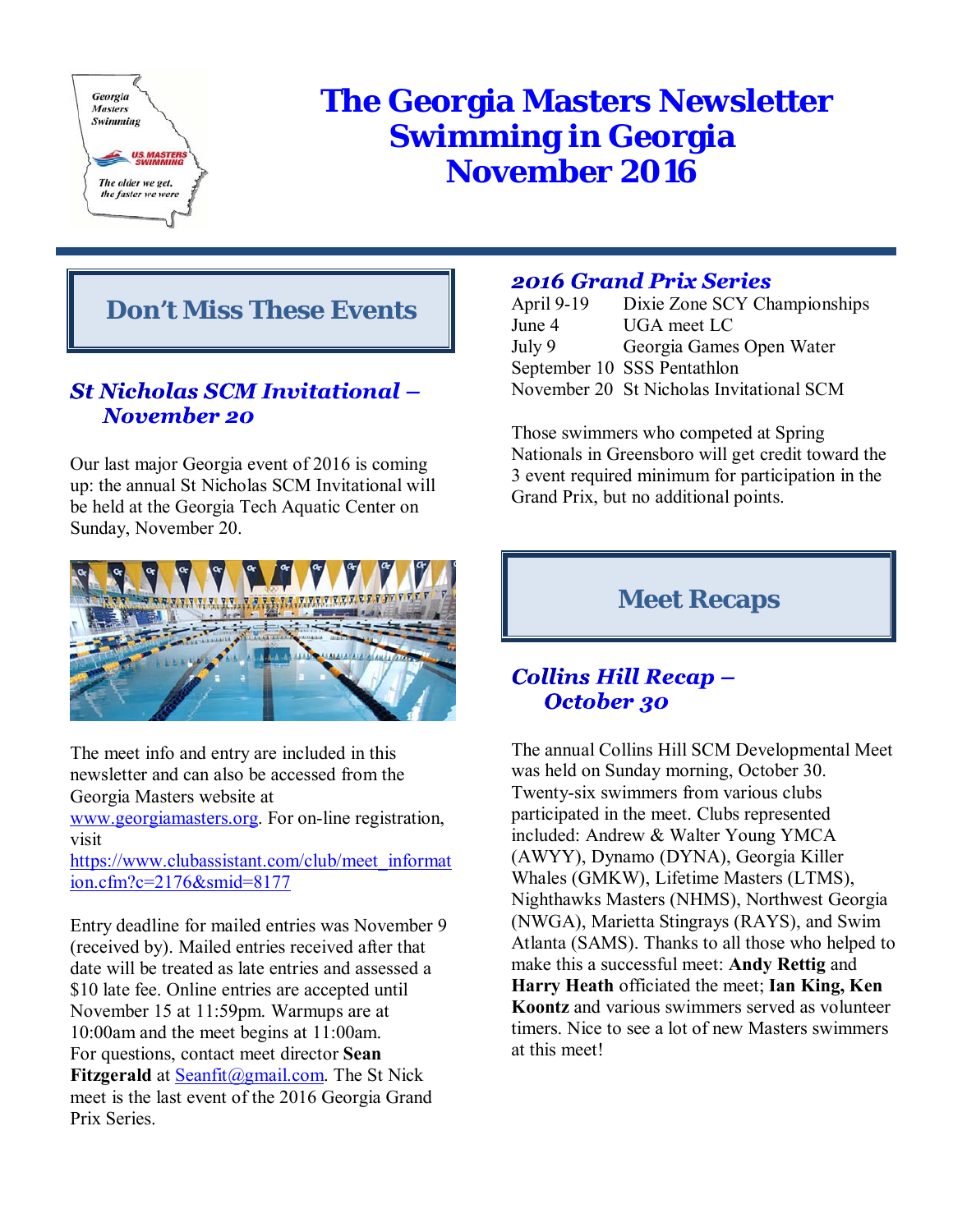# **Other News**

# **New Registrar**



We now have a new Georgia LMSC Registrar in place. As previously announced, **Andy Rettig** is taking over this position, effective November 1. He replaces **Cody Wehunt.** Thanks to Cody for serving as Registrar this past year. For questions involving your USMS registration, contact Andy at arettig@gmail.com.

## **2017 USMS Registration**

All current registered Georgia LSMC members should have received a notice from the National Office to renew their registration. Registration for the 2017 year began on November 1. That registration will be valid through December 31, 2017.

Club  $&$  workout group reps – be sure to register your club if you haven't already done so. Individual swimmers will not be allowed to

register for that club until the club registration has been submitted.

Note that there have been substantial fee increases instituted by USMS for this year, particularly for club and workout group registration fees. Our Georgia LMSC Board held an emergency meeting on October 16 to discuss these fee increases and how best to accommodate our members.

For individual registrations, there has been an annual \$2 increase put in place each year, which will continue for at least another 3 years. We have reduced our LMSC fee by \$1 each year, so that individual registrations will only increase for our swimmers by \$1.The rate for 2017 is \$53.

The USMS fee for both club and workout group registration fees have increased by \$16.The current club fees are now \$61 and workout group fees are \$46.

## **Swimmer Profile - Sara Edwards By Elaine Krugman**



If you have participated in a Georgia Masters swim meet over the past four years, you probably noticed Sara Edwards. She was the one with the perpetual smile, jovial personality, and contagious laugh.

Having Sara on deck just automatically increases the enjoyment level for everyone around her!

I first met Sara in 2012 at the Georgia State Games Open Water Meet at Lake Acworth. I had never competed in open water before, but it was one of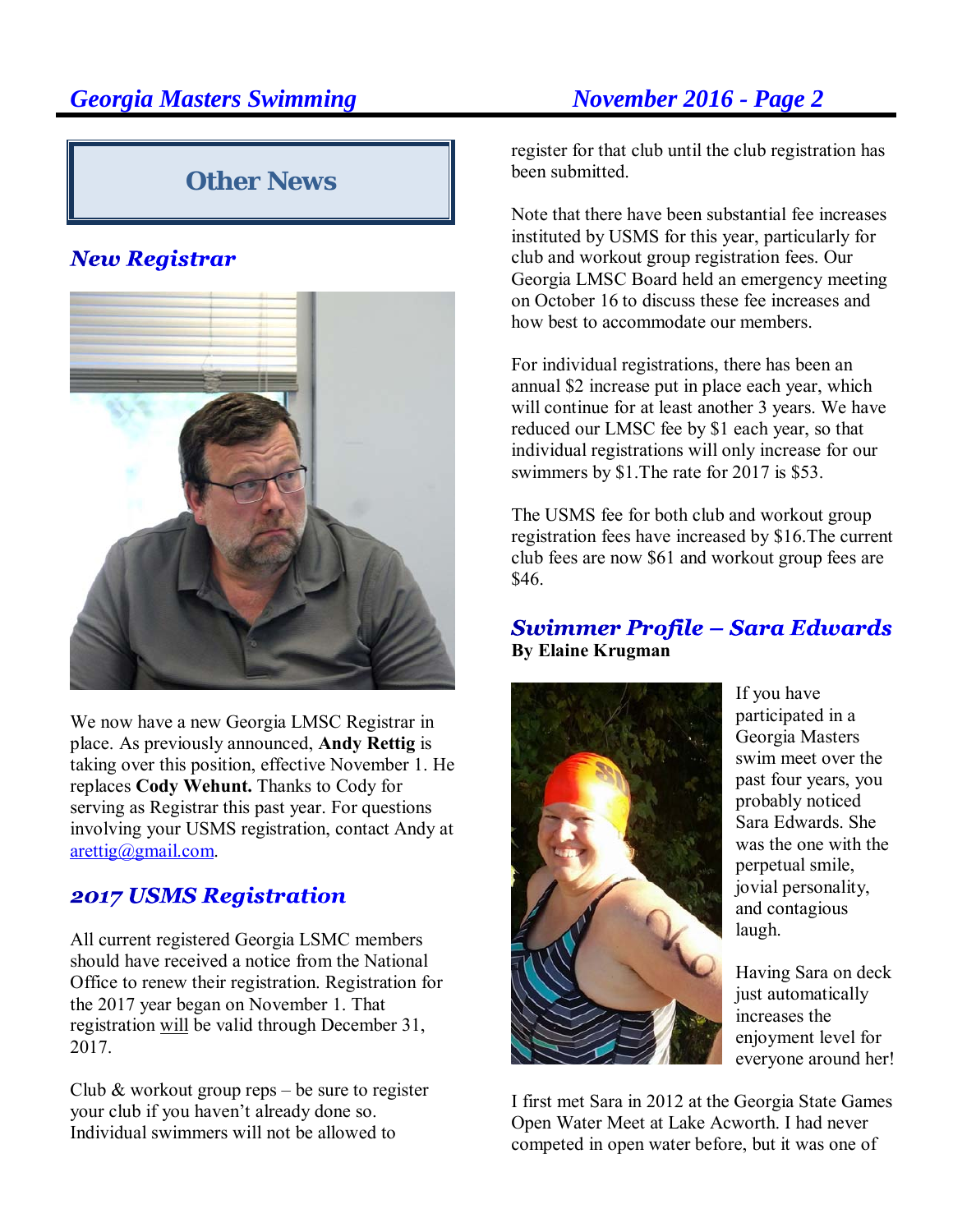the Georgia Grand Prix meets, and **Walter Leen** had talked me into giving it a try. At the lake where Sara and I met, Sara also met Walter, and he recruited her to join the Killer Whales U.S. Masters Swimming (USMS) team.

As a new Masters swimmer and Killer Whale, Sara had no goals in mind; it was something to do for fitness and fun. "The Killer Whales were a lower commitment without the pressure that you had to swim in an organized practice, so that's what worked best for me at the time," Sara explained.

In 2014, the enthusiastic swimmer downsized from a Killer Whale to a Rainbow Trout, because she decided she needed to swim in organized practices. The Atlanta Rainbow Trout offered that option at Georgia Tech's pool.

As Sara remembered, "I wanted to increase my overall level of commitment, and I decided as I was joining the [Atlanta Rainbow] Trout that I wanted to do the 4.4-mile swim across the Chesapeake Bay, in Maryland (where she grew up). I had been thinking about it for a couple of years, so I entered the lottery to see if I could get in, and I did."



"Last summer I did that swim. It was my first really big goal. It was incredible, because they shut down the Chesapeake Bay to shipping traffic, and we swam between the two spans of the bridge… The water was 76 degrees and most people were wearing wetsuits. I decided at the last minute that I

couldn't wear a wetsuit. It was just so hot, there was no way!"

Sara didn't have a time goal for the swim; her expectations were just to finish. Previously, she had swum in lakes where tides and currents weren't an issue. In the Chesapeake Bay, it was a challenge. She finished in 3-1/2 hours which was the time she had told her parents and aunt to meet her on shore. "They barely recognized me when I came out of the water, because they expected me to have a wetsuit on. That was funny! I was just so thrilled to finish!" Sara said with her characteristic laugh.

Competing in open water is Sara's passion, and her regular event is the Georgia Games Open Water Meet where we met. Although she first entered the 1K, Sara has been increasing her distance over the years. After moving up to the 3K, she competed in the 5K race the past two years.

In the pool, Sara looks forward to competing at the Southside Pentathlon and her home meets (Spring Splash and St. Nick's) at Georgia Tech. This year, she joined me as two of only four women who competed in the Ironman Pentathlon at the Southside Pentathlon meet in Jonesboro, and we cheered each other on.

At the last Spring Splash at Georgia Tech, Sara kept very busy on deck. "I'm the Swimming Chair for the Trout, so it's my job to work with the coaches and to help run the meet. I was really lucky that Sean [Fitzgerald] learned how to run the meet management software; so, he did the meet management and heat sheets. I did the volunteer coordination and made sure the timers were there. I also handled the lane counters and parking passes."

Sara had this to say about her day-to-day responsibilities as Swimming Chair: "Sometimes I really love it, and sometimes it's hard, because I'm conducting team business during practices, answering questions, and welcoming new swimmers; and, that's really fun. It's hard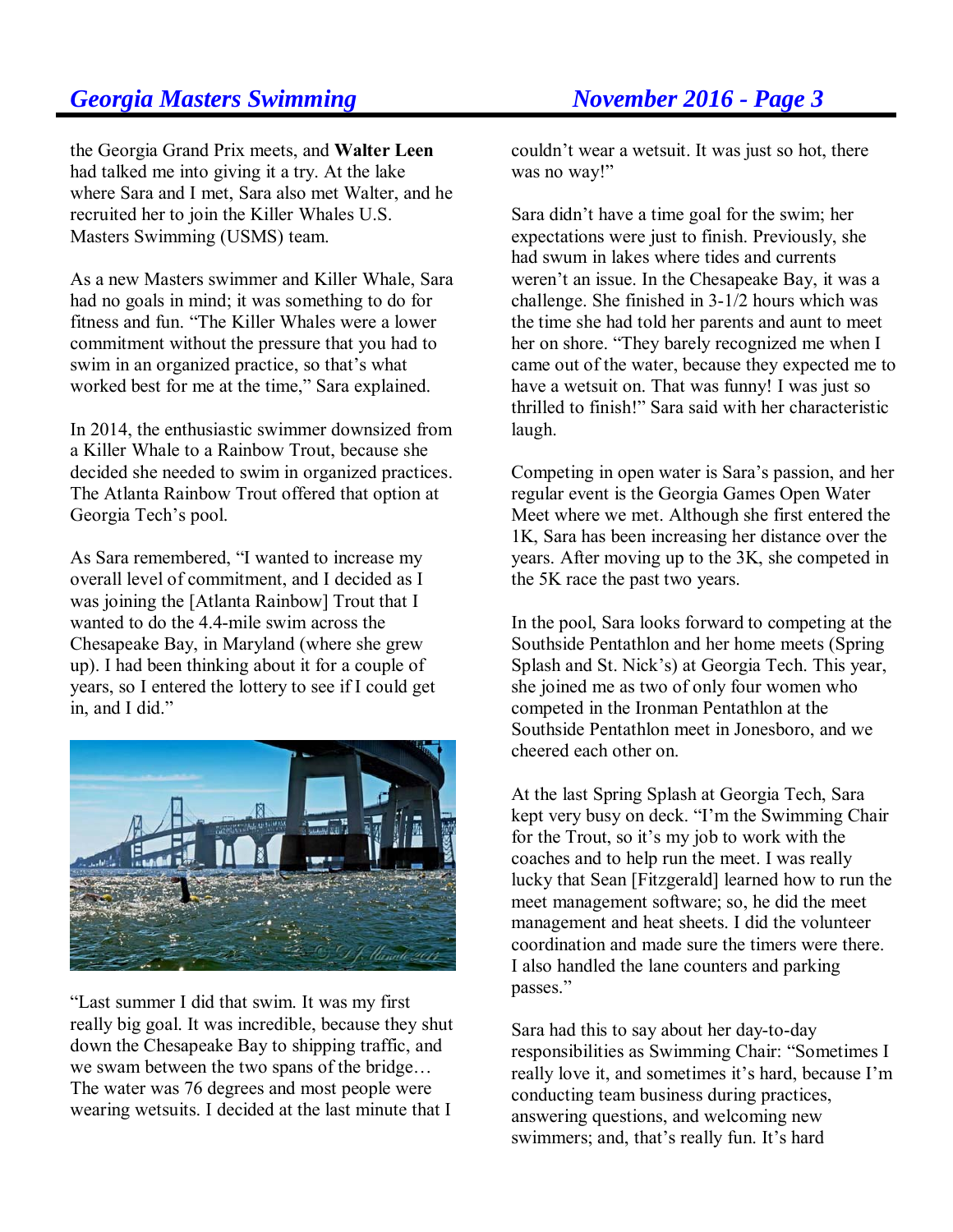sometimes, though, because I'll miss (swimming) yardage during practice."

Due to her recent return to full-time employment, the time Sara is able to spend in the pool is something she covets. "My training has varied so much this year. I was unemployed for 4-1/2 months, so I swam five or six days per week during that period. I went back to work in late July, so lately it's 3 times per week and about 2,500 to 3,000 yards. I just try to keep up with the workout, and keep up with my lane."

The work Sara put in as a swimmer paid off for her last April when she competed in the Spring Splash at Georgia Tech. She had been training with both the Southside Seals and Atlanta Rainbow Trout; however, she got worked extra hard with the Seals. "The Southside Seals coach, Megan, has a way of pushing you on the workout. I dropped a lot of time on a lot of my events [in the Spring Splash], and I was really excited, because I hadn't dropped time in a while."

In the future, Sara hopes to compete in a national competition, if there is one in the southeast region. She also has the 2017 Dixie Zone Long Course Championships (in Greenville) on her radar. In addition, the open water enthusiast has a goal that will take her out of the pool. "I think I want to do ocean swimming. The summer before I did the Chesapeake Bay swim, I went to a swim clinic at the state park where the starting line was, and the clinician talked about the Ocean Games in Ocean City, Maryland. I thought, wow, that would be so different. I've gone from lakes, to a bay, to a river—and I love rivers—and, I thought, well, I could swim the ocean. I would love to do that, so I think I am going to put the Ocean Games on my list for next year," Sara said.

Although she is a distance freestyler at heart, Sara has other events she'll be adding to her pool event line-up at future meets. "I'm not a backstroker, but breaststroke is growing on me. I think the fly is kind of a bad-ass stroke, so I try to do that a little more when fly fits in with the timing [in a meet line-up] when I pick [race] events."

When I asked Sara if she had any advice for other Masters swimmers – whether it be about swim meets or workouts – she focused her reply on the training aspects of the sport: "Do what works for you, whether it's regular practices or not. At team practices, just get in the first few times and don't think about it. Just try to follow along the best you can. I think it's overwhelming for some people – the first time you smack hands over the lane lines, or someone runs into you; it's like, 'Oh my God, I can't do this!' But, do it for a couple of weeks, and it will work itself out. Don't be intimidated; just have fun with it."

These past four years as a Masters swimmer have been a lot of fun for Sara, and there are aspects of the sport she particularly likes. As she explained, "Swimming was something my dad did when he was growing up, and he swam in college. He coached so many of the teams my brother and I were on. He would always help out at swim practice, and then he swam Masters himself. It wasn't something I really thought about until **Walter** came up to me [at the Georgia Games Open Water Meet], and I thought, yeah, that sounds cool! I think the people are amazing. You can get really involved if you want to, or, just show up and swim.

"This year, there were a few meets I didn't do, because I was unemployed and trying to be mindful of finances; but, I really like swimming, because it's a sport where you don't have to spend a lot of money, or, you can have fun and travel, and spend a little more. I like how bare-bones the sport is, and you're not relying on the flashiest gear to raise your level of competitiveness other than a decent swimsuit."

Like so many other Masters swimmers, though, the people are what Sara likes most about USMS. "Number One is the camaraderie at meets-- seeing so many different types of people with different swimming backgrounds… I love seeing everyone! Also, with swimming, you're in a different world for an hour or so; it's really nice. My life has become so much more hectic now [working full-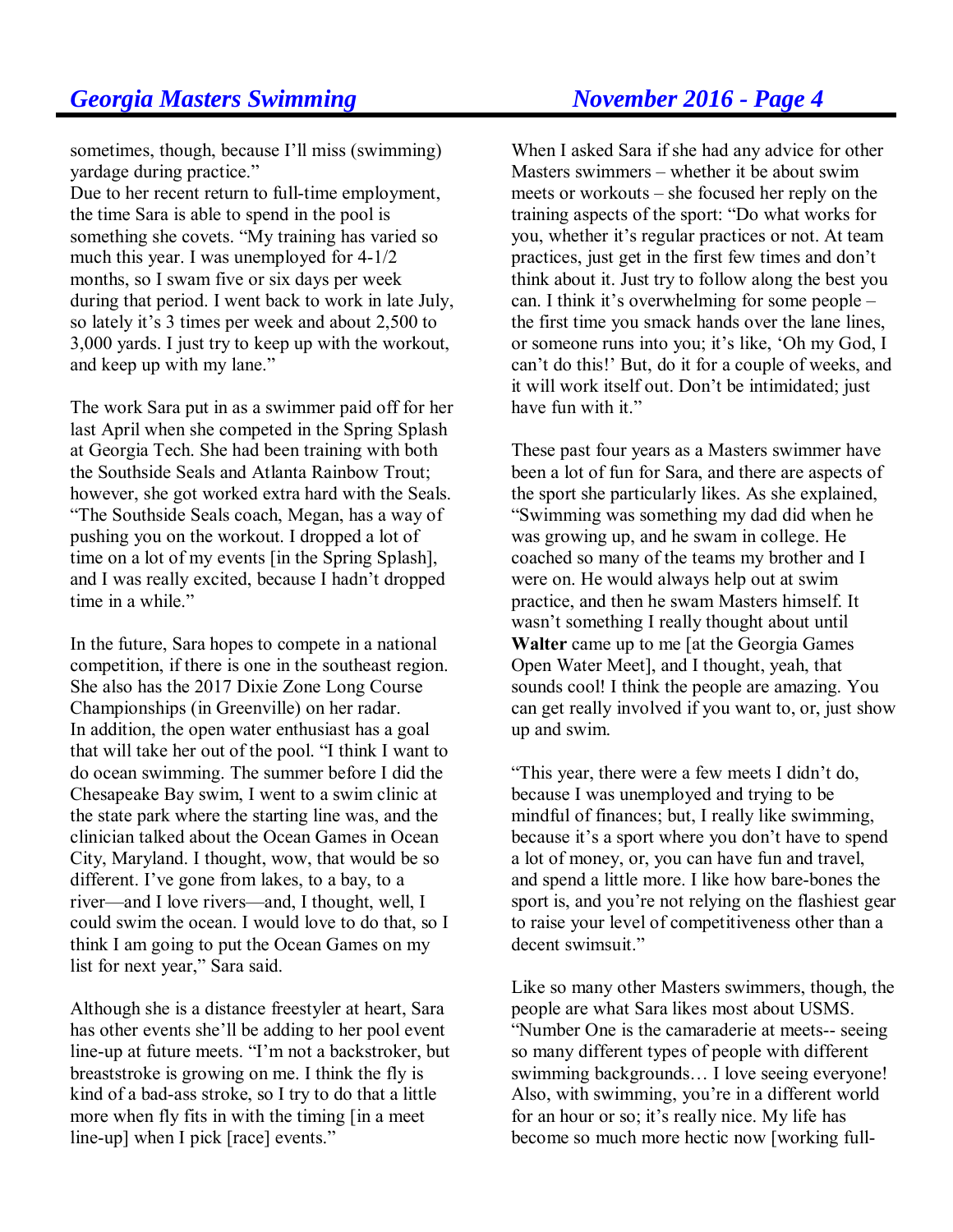time]," Sara said, adding that she often thinks to herself, 'Yep, I need a break; I'm going to the pool!'

If you happen to be at the pool for a practice or swim meet when Sara is there for one of her muchneeded breaks, consider yourself lucky, because her presence will make your day a brighter one!

**News for Non-Competitive and Solo Fitness Swimmers**

# **Teaching Swimming**

By Bob Kohmescher

Teaching swimming is fun. It reminds you of everything you take for granted in the water. It forces you to problem solve. And it reminds you how much fun it is to move through the water.

I'm living in an active senior adult community in Sun City Peachtree. One of my tennis friends asked if I could teach her to swim. "Sure!" I responded.

First task is to teach relaxation in the water. You don't *tell* someone to relax in the water, you have them try some simple skills to demonstrate their natural buoyancy. If one simple skill doesn't work, you find an even simpler skill. Your success as a teacher is dependent on how well you problem solve.

I was lucky because my student was very buoyant and was very relaxed on her back. So I introduced her to the arm movement of the elementary backstroke (remember that stroke?).

Two of the challenges of learning that movement is a smooth recovery and a strong stroke. Don't take for granted that a beginner will naturally

understand how to get power from the arm movement of the elementary backstroke. Learning that "feel" of the water as you bring your arms from an extended position to your side is a critical skill.

It's not a matter of just watching the instructor demonstrate the stroke, it's becoming comfortable with each mini-skill. As you see your student struggle to master each mini-skill, your challenge is to figure out what works for that student. Although we've all been trained to think about the position of our hands in the water and how to maximize propulsion and minimize negative movements, it's a whole new world for the beginner swimmer. Try doing 3 new things at once in the water and see how successful you'd be – probably not very because you're concentrating on doing just one of them correctly.

In my last lesson, I taught my student how to scull and tread water. What comes natural to us as swimmers is anything but natural to a beginner. She could see me moving my hands first in one direction and then another. But until she mastered the feel of the water using her hands, she was just moving her hands back and forth in the water to no effect. Everything takes time and patience!

Speaking of how much fun it is to move through the water, I tried something I hadn't done in awhile. Try sculling feet first on your back with your arms extended behind your head (the position you are in after you push off the wall swimming backstroke). Goal: at least 25 yards feet first. If you can't do it, challenge one of your swim mates to teach you how!

# **Dry Land Drills**

- 1. Dress for the weather.
- 2. Works best on a warm Saturday afternoon.
- 3. Put your food to the side of your body, e.g., your hotdog.
- 4. Backstroke drills work best because you're already on your back!

See below for illustration of above instructions: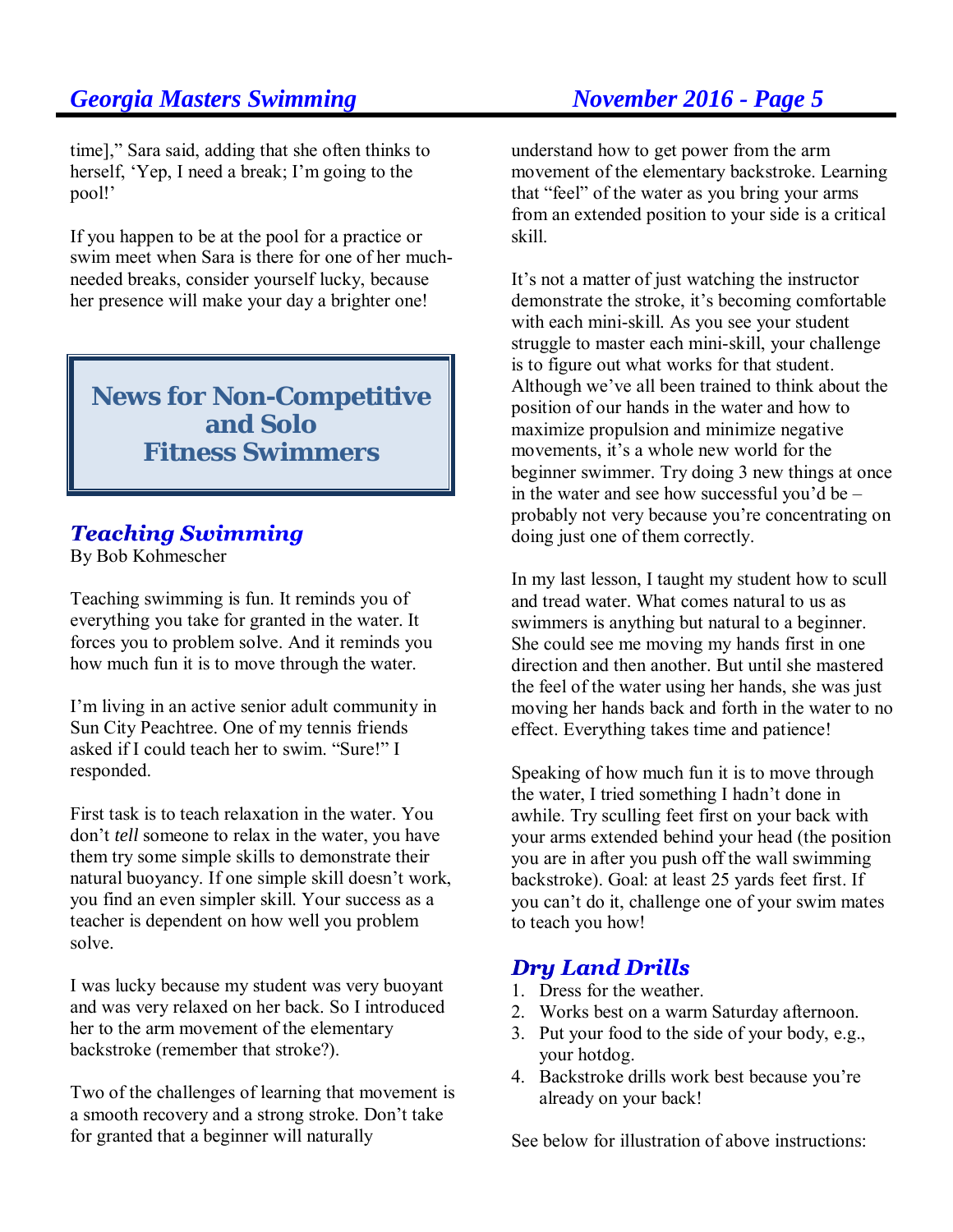

P.S. Keep your head back, resting in the grass. Don't look at the photographer (me).

# **Suggested Workout**

Kiefer Swim Workout

## **Warm Up** (700 yards)

- 300 swim alternating 50 free/50 back, match your cycles. If you took 20 cycles for the 50 free try to match it with 20 cycles for the 50 back (one cycle=one stroke w/ left arm; one stroke w/ right arm).
- 4 x 50's extension kick on :10 rest take your time! (extension: kick on side, one arm extended)
- 100 pull alternating 25 free/25 back match your cycles
- 100 catch up freestyle drill (pause at end of each stroke so right hand touches left, etc.)

### **Drills** (1,000 yards)

After swimming each of these 3 bullets, repeat

- $8 \times 25$ 's  $(1, 3, 5 \& 7$ : kick on your back);  $(2, 4, 1)$ 6 & 8: 3 right arm, 3 left arm)
- 4 x 50's descend 1-4 (swim each 50 faster than the previous 50)
- 100 pull long perfect stroke

**Main Set** (1,800 yards)

- 5 x 100's freestyle
- 500 yards (paddles optional)
- 100 easy choice, recover
- 4x 50's (3 fast, one easy)
- 100 easy loosen
- 400 yards

## **2600 cumulative yards**



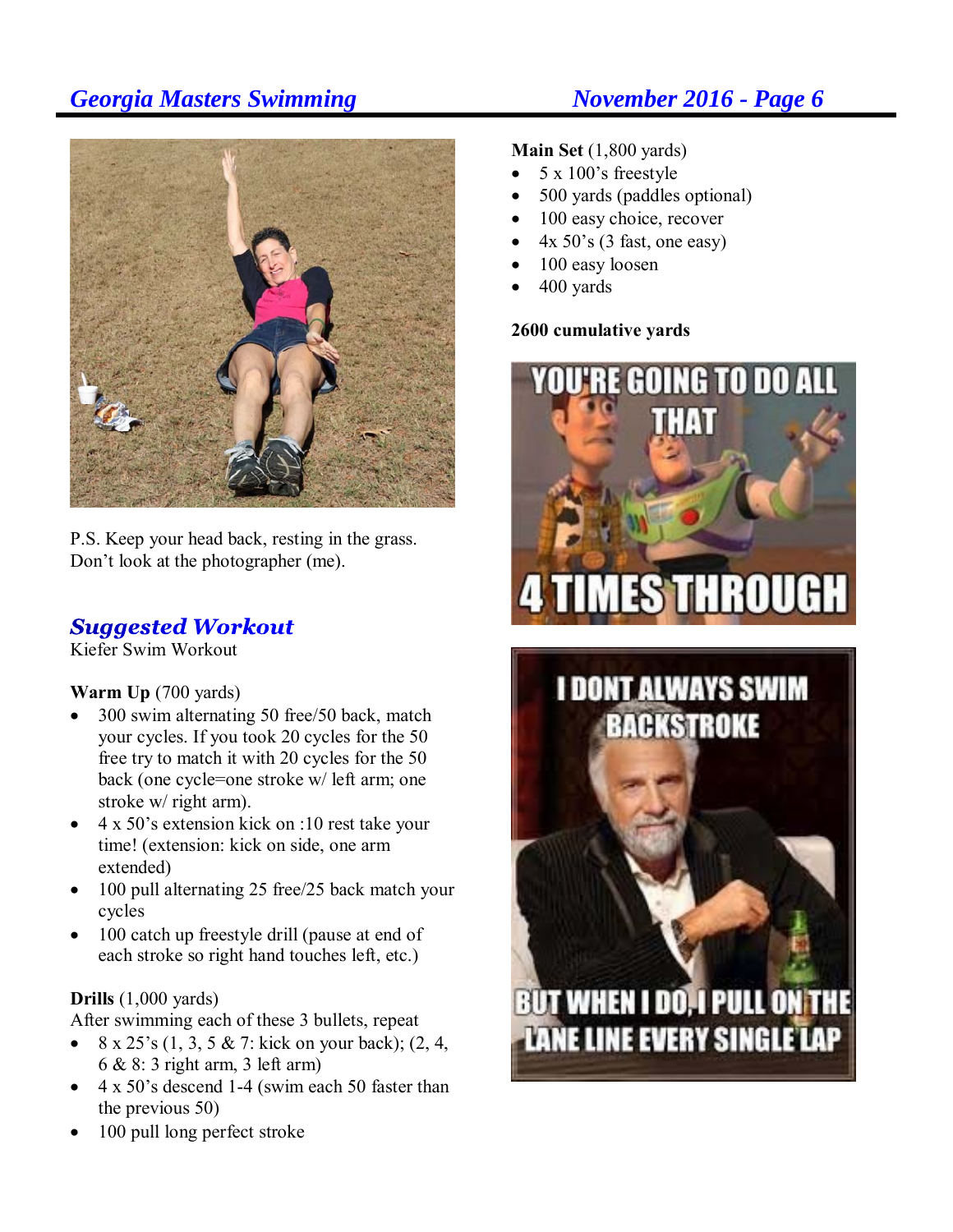# *Upcoming Events*

|            | <b>November 2016</b>                          |                      |                               |  |  |  |
|------------|-----------------------------------------------|----------------------|-------------------------------|--|--|--|
| $*20$      | St. Nicholas SCM Invitational at Georgia Tech |                      |                               |  |  |  |
|            |                                               | <b>December 2016</b> |                               |  |  |  |
|            | Georgia LMSC Conference Call at 7:15;         | $2 - 4$              | Columbia, SC - SCM            |  |  |  |
|            | contact Lisa Watson at lisa.watson@ung.edu    |                      |                               |  |  |  |
| $10 - 11$  | Coral Springs, FL - SCM                       |                      |                               |  |  |  |
|            |                                               | <b>January 2017</b>  |                               |  |  |  |
|            | Georgia LMSC Conference Call at 7:15;         | $21 - 22$            | Charlotte, NC - SCY           |  |  |  |
|            | contact Lisa Watson at lisa.watson@ung.edu    |                      |                               |  |  |  |
|            | <b>February 2017</b>                          |                      |                               |  |  |  |
|            | Georgia LMSC Conference Call at 7:15;         | $11 - 12$            | Auburn, $AI - SCY$            |  |  |  |
|            | contact Lisa Watson at lisa.watson@ung.edu    |                      |                               |  |  |  |
| 26         | Greensboro, NC - SCY                          |                      |                               |  |  |  |
|            | <b>March 2017</b>                             |                      |                               |  |  |  |
| <b>TBA</b> | St. Patrick's Day SCY Invitational at Dynamo  |                      | Georgia LMSC Mid-Year Meeting |  |  |  |
|            |                                               |                      |                               |  |  |  |
|            |                                               |                      |                               |  |  |  |
|            |                                               |                      |                               |  |  |  |
|            |                                               |                      |                               |  |  |  |

 Information on these and other Dixie Zone events can be found on the Dixie Zone website at www.dixiezone.org/Meets.htm. \*Dates in red are Georgia LMSC events.

## *Who Y*=*All Can Call*

| <b>Name</b>                             | <b>Title</b>              | <b>Phone</b>       | Email                         |  |
|-----------------------------------------|---------------------------|--------------------|-------------------------------|--|
| Rob Copeland                            | Long Distance             | $(678)$ 817-1602   | rob copland@comcast.net       |  |
| Donna Hooe                              | Coaches Chair             | $(912) 884 - 6456$ | rdhooel $@$ juno.com          |  |
| Sean Fitzgerald                         | Vice-Chair                | (404) 496-4422     | $seanfit(a)$ gmail.com        |  |
| <b>Bob Kohmescher</b>                   | Newsletter Editor         | $(770)$ 722-2192   | bobk340@comcast.net           |  |
| Ian King                                | Member At Large           | $(678)$ 471-8483   | Ianeking roswell@hotmail.com  |  |
| David Morrill                           | Safety                    | $(770) 862 - 2533$ | latycar@latycar.org           |  |
| Britta O'Leary                          | Member At Large           | $(636)$ 295-3222   | b.boesing@gmail.com           |  |
| Andy Rettig                             | <b>LMSC</b> Registrar     | $(678)$ 417-6411   | $\arcti\frac{q}{q}$ gmail.com |  |
| Treasurer, Records, Meet<br>Ed Saltzman |                           | $(770)$ 442-9075   | swimsalt@bellsouth.net        |  |
|                                         | Sanctions, Communications |                    |                               |  |
| <b>Jeff Tacca</b>                       | Member At Large           | $(404)$ 256-0733   | jtacca@comcast.net            |  |
| <b>Lisa Watson</b>                      | <b>LMSC Chair</b>         | $(770)$ 497-1901   | lisa.watson@ung.edu           |  |
|                                         |                           | $(678)717 - 3646$  |                               |  |
| Karol Welling                           | Secretary                 | $(770)$ 631-9195   | krw83@mindspring.com          |  |
| John Zeigler                            | Fitness                   | $(770)$ 972-7981   | jvzeigler@bellsouth.net       |  |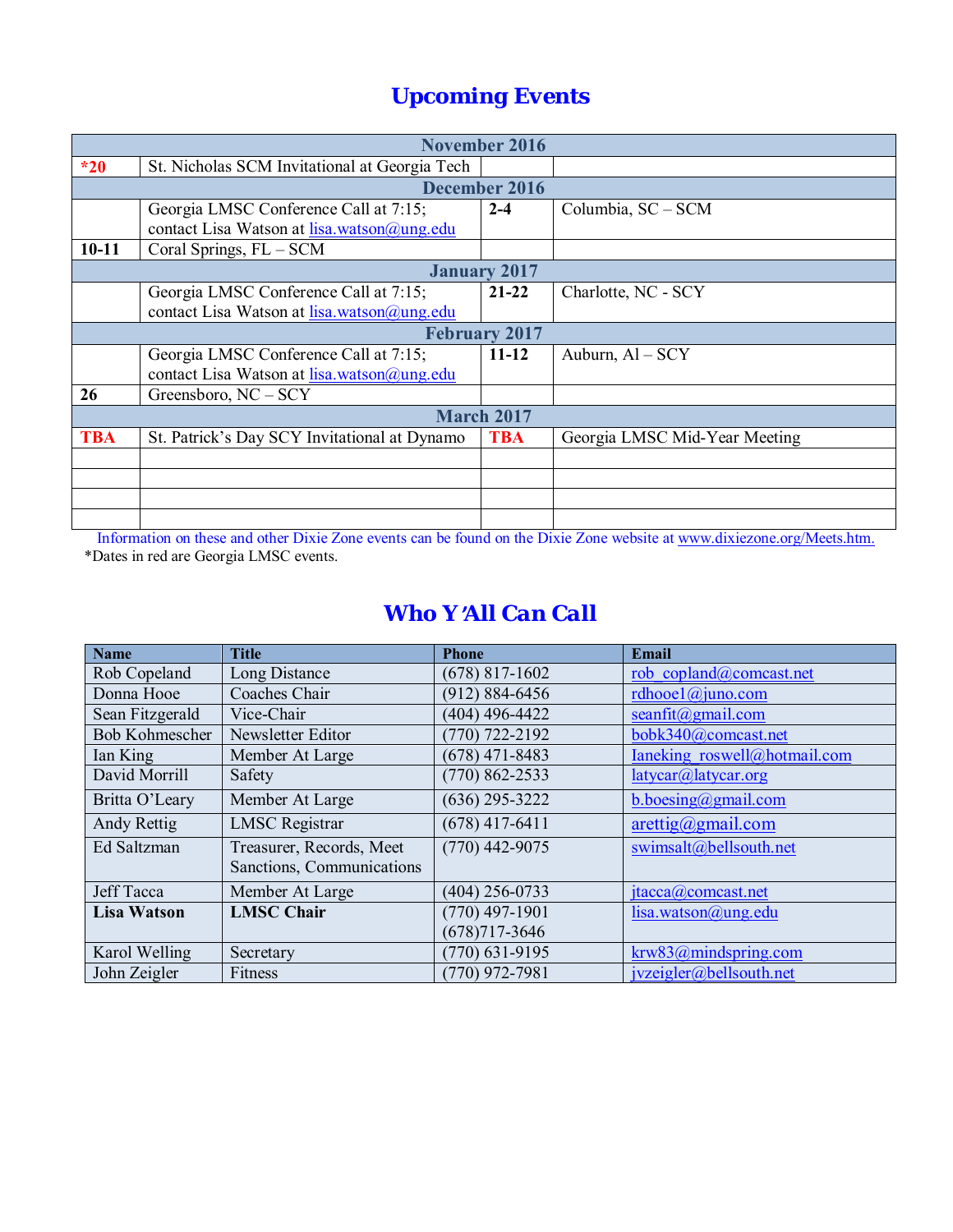| <b>Name</b>                             | Website                                                          |
|-----------------------------------------|------------------------------------------------------------------|
| Athens Bulldog Swim Club                | http://www.athensbulldogs.com                                    |
| <b>Atlanta Rainbow Trout</b>            | www.atlantarainbowtrout.com/                                     |
| Atlanta Water Jocks                     | www.atlantawaterjocks.com                                        |
| Chastain Park Athletic Club             | www.ChastainParkAthleticClub.org                                 |
| <b>Concourse Athletic Club Masters</b>  | https://www.wellbridge.com/concourse-athletic-club/sandy-springs |
| <b>DeKalb Aquatics Masters</b>          | http://dagswim.com                                               |
| Dixie Zone                              | www.dixiezone.org                                                |
| <b>Dynamo Masters</b>                   | www.dynamomasters.com/index.html                                 |
| Frances Meadows Aquatic Center          | http://www.gainesville.org                                       |
| Fyns                                    | http://www.fynsmasters.com                                       |
| <b>Georgia Masters Swimming</b>         | www.georgiamasters.org                                           |
| Golden Isles Swimming                   | www.goldenislesswimteam.org                                      |
| John P. Thayer YMCA Masters Swim        | www.Columbusymca.com                                             |
| Nautical Milers Special Needs Swim Team | http://www.facebook.com/NauticalMilersSwimTeam                   |
| Northwest Georgia Aquatics              | www.teamunify.com/ganga                                          |
| Richmond Hill Swim Club                 | http://richmondhillswimclub.com                                  |
| Savannah Masters                        | http://www.tlb975.wix.com/mastersswimming                        |
| <b>Stingrays Masters Swimming</b>       | www.stingraysswimming.com                                        |
| <b>Swim Atlanta Masters</b>             | www.swimatlantamasters.com/                                      |
| <b>Swim Macon Masters</b>               | www.swimmacon.com                                                |
| Tiftarea Tidal Wave                     | www.tiftareatidalwave.com                                        |
| <b>Warner Robins Aquanauts</b>          | http://wraswim.com                                               |
| Windy Hill Athletic Club Masters        | http://www.midtown.com/windyhill                                 |

# *Swim Websites*

# *Georgia Teams & Clubs*

| Georgia Clubs                          |             |                         |                                   |  |  |  |
|----------------------------------------|-------------|-------------------------|-----------------------------------|--|--|--|
| Name                                   | Abbr        | Contact                 | Email                             |  |  |  |
| Andrew & Walter Young YMCA             | <b>AWYY</b> | Iilonga Thandiwe        | linz.t@mindspring.com             |  |  |  |
| <b>Atlanta Rainbow Trout</b>           | <b>ART</b>  | Sean Fitzgerald         | seanfit@gmail.com                 |  |  |  |
| Atlanta Water Jocks                    | <b>AWJ</b>  | Lorenzo Benucci         | lbenucci@gmail.com                |  |  |  |
| <b>Brad Akins YMCA Barracudas</b>      | <b>BAYB</b> | <b>Meredith Carroll</b> | meredith@gapiedmontymca.org       |  |  |  |
| Chastain Park Athletic Club            | <b>CPAC</b> | Jim King                | jimkingusa@gmail.com              |  |  |  |
| <b>Concourse Athletic Club Masters</b> | <b>CM</b>   | Nancy Overheim          | cacmasteratl@gmail.com            |  |  |  |
| <b>DeKalb Aquatics Masters</b>         | <b>DAQM</b> | Melissa Wilborn         | dagswim@bellsouth.net             |  |  |  |
| Frances Meadows Aquatic Cnter          | <b>FMAC</b> | <b>Meghan Modisette</b> | mmodisette@gainesville.org        |  |  |  |
| Georgia Masters                        | <b>GAJA</b> | Lisa L Watson           | Lisa. Watson@ung.edu              |  |  |  |
| <b>Golden Tiger Aquatic Club</b>       | <b>GTAC</b> | <b>Nate Rhoads</b>      | nrhoads@brenau.edu                |  |  |  |
| <b>Gwinnett County Masters Club</b>    | <b>GMAC</b> | Destry Dispain          | Destry.Dispain@gwinnettcounty.com |  |  |  |
| John P. Thayer YMCA Masters            | <b>BARM</b> | Scott Balkcum           | sbalkcum@ymcacolumbusga.com       |  |  |  |
| Swim                                   |             |                         |                                   |  |  |  |
| Life Time Swim Georgia                 | <b>LTMS</b> | Ryan Bell               | ryanbell@msn.com                  |  |  |  |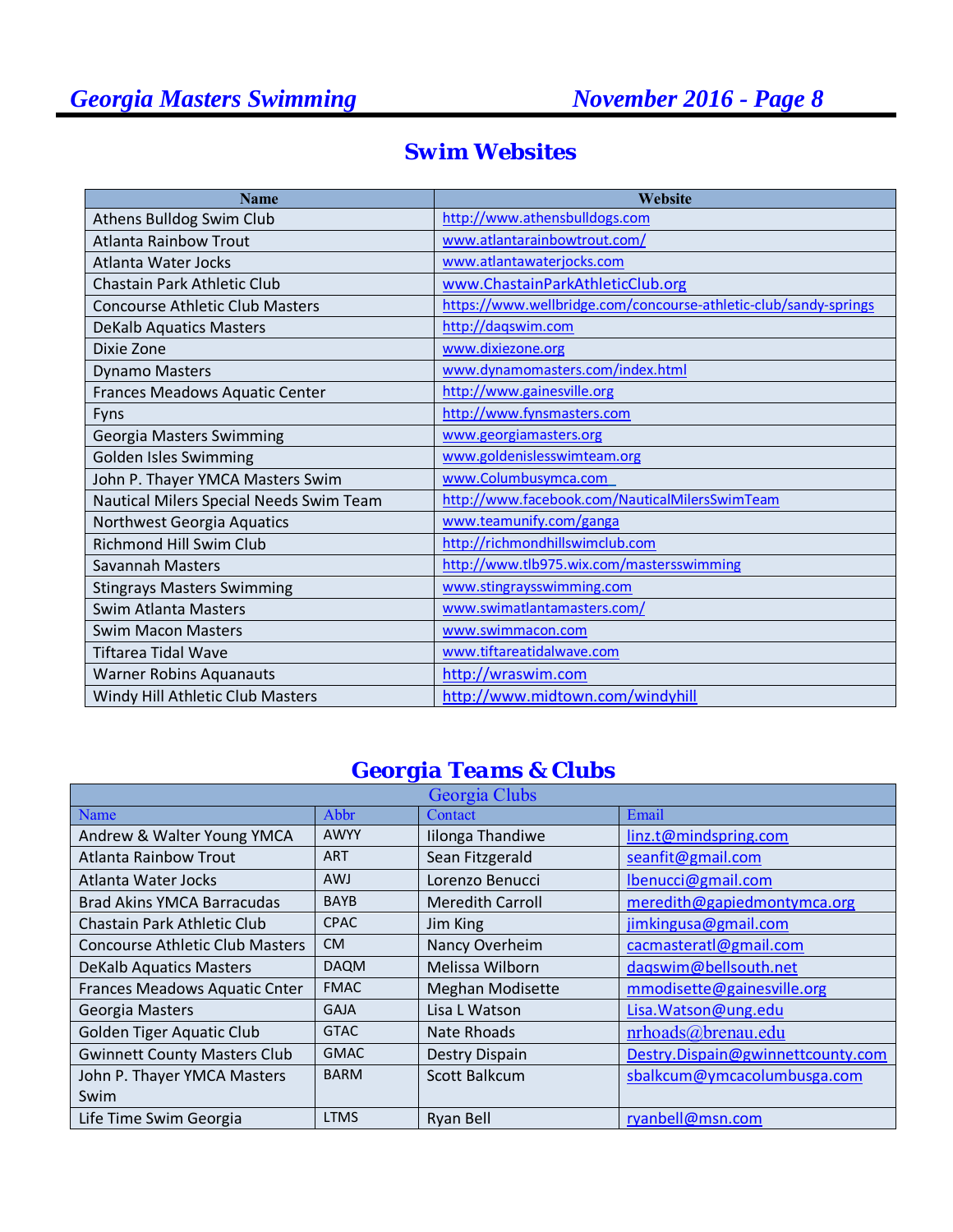| <b>Nautical Milers Special Needs</b> | <b>NAUT</b> | <b>Patrick Thoreson</b>   | patrick thoreson@yahoo.com        |
|--------------------------------------|-------------|---------------------------|-----------------------------------|
| Swim Team                            |             |                           |                                   |
| Northwest Georgia Aquatics           | <b>NWGA</b> | Karney McNear             | nwgaquatics@gmail.com             |
| Northwest YMCA Grayfins              | <b>YGF</b>  | <b>Muriel Cochran</b>     | murielcochran@gmail.com           |
| <b>Richmond Hill Swim Club</b>       | <b>RHSC</b> | Anne Cutchin              | rhscswimcoach@gmail.com           |
| <b>Stingrays Masters Swimming</b>    | <b>RAY</b>  | lan Goss                  | rayscoach@gmail.com               |
| <b>Summit Family YMCA</b>            | SY          | <b>Mike Steele</b>        | mikes@ymcaatlanta.org             |
| <b>Tiftarea Tidal Wave</b>           | <b>TTW</b>  | Dustin Bengston           | tiftareatidalwave@gmail.com       |
| Windy Hill Athletic Club Masters     | <b>WHA</b>  | Keith Berryhill           | keith.berryhill@windyhillclub.com |
|                                      |             | Georgia Superteam (GAJA)  |                                   |
| <b>ASL Silverking TRI-Masters</b>    | <b>ASLM</b> | Kathleen Greely           | aslcoachgreely@gmail.com          |
| Athens Bulldog Swim Club             | <b>DAWG</b> | <b>Craig Page</b>         | craigwpage@gmail.com              |
| <b>Dynamo Swim Masters</b>           | <b>DYNA</b> | <b>Coach Maria Thrash</b> | mariat0202@aol.com                |
| Fyns                                 | <b>FYNS</b> | Raquel Terroba            | Fyns.coach@gmail.com              |
| Georgia Masters Killer Whales        | <b>GMKW</b> | Lisa Watson               | lisa.watson@ung.edu               |
| <b>Golden Isles Swimming</b>         | <b>GIST</b> | <b>Betty Veater</b>       | betty@stmarkstowers.com           |
| Lake & Mountain Hilltoppers          | <b>LMH</b>  | <b>Bill Pave</b>          | wpave@windstream.net              |
| Life Time Swim Alpharetta            | <b>ALPL</b> | <b>Ryan Moss</b>          |                                   |
| Life Time Swim Johns Creek           | <b>JCL</b>  | <b>Merrie Copeland</b>    |                                   |
| Life Time Swim Woodstock             | <b>WSKL</b> | <b>Elizabeth Gibson</b>   |                                   |
| Life Time Swim Atlanta               | <b>ATLL</b> | Lauren Lamb               |                                   |
| Life Time Swim Sugarloaf             | SUGL        | Jonathan Sims             |                                   |
| <b>Savannah Masters</b>              | SAVM        | Donna Hooe                | rdhope1@juno.com                  |
| <b>Southside Seals</b>               | SSS         | <b>Rob Copeland</b>       | rob copeland@comcast.net          |
| <b>Stingrays Masters</b>             | <b>RAYS</b> | lan Goss                  | rayscoach@gmail.com               |
| <b>Swim Atlanta Masters</b>          | <b>SAMS</b> | <b>Scott Davis</b>        | scot@swimatlanta.com              |
| <b>Swim Macon Masters</b>            | <b>SMM</b>  | <b>Tana Selby</b>         | tanatanas@bellsouth.net           |
| <b>Warner Robins Aquanauts</b>       | <b>WRAM</b> | Daniel Murray             | coach@wraswim.com                 |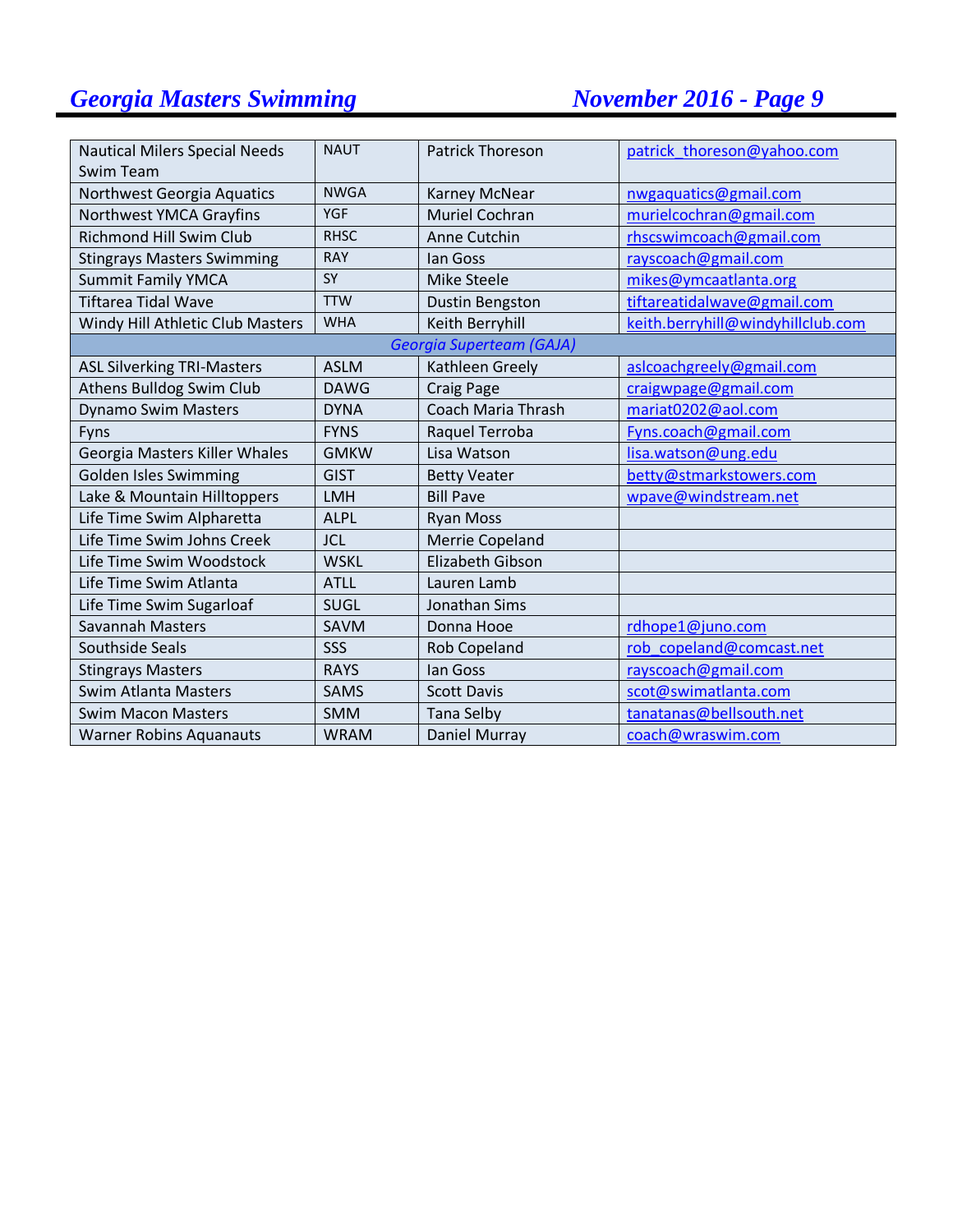

*St. Nick's SCM Invitational GA Tech Campus Recreation Center (CRC) November 20, 2016*

| Hosted by:<br>Meet Director: | Atlanta Rainbow Trout<br>Sean Fitzgerald                                                                                                                                                                                                                                                                                 | Date: | USMS Sanction #: 456-S006<br>November 20, 2016 |  |  |  |  |
|------------------------------|--------------------------------------------------------------------------------------------------------------------------------------------------------------------------------------------------------------------------------------------------------------------------------------------------------------------------|-------|------------------------------------------------|--|--|--|--|
| Time:                        | Sunday Warm-ups start at 9AM; Meet starts at 10AM.                                                                                                                                                                                                                                                                       |       |                                                |  |  |  |  |
| Facility:                    | Georgia Tech Campus Recreation Center (CRC). 10 Lanes, Short-Course Meters 10 Lanes for warm-up/warm-down<br>continuously running through the meet. http://www.crc.gatech.edu/aquatics/                                                                                                                                  |       |                                                |  |  |  |  |
|                              | The length of the competition course is in compliance and on file with USMS in accordance with articles 105.1.7 and<br>107.2.1, but as a bulkhead course, is subject to length confirmation. Eligibility of times for USMS Top 10 and Records<br>will be contingent on verification of bulkhead placement.               |       |                                                |  |  |  |  |
|                              | A separate warm up pool will be available throughout the meet.                                                                                                                                                                                                                                                           |       |                                                |  |  |  |  |
| Address:                     | 750 Ferst Dr NW, Atlanta, GA 30318. Parking Available in lot across Ferst Drive from the Campus Recreation Center<br>(CRC) or behind the CRC on Tech Parkway/Please pick up a parking pass inside the facility.                                                                                                          |       |                                                |  |  |  |  |
| Eligibility:                 | The meet is open to all persons 18 years and older as of November 20, 2016. Your age on December 31, 2016<br>determines your age at the meet. USMS REGISTRATION IS REQUIRED. If you are not registered, your application can<br>be accepted at the meet. Please include a copy of your USMS card with your registration. |       |                                                |  |  |  |  |
| Events:                      | Swimmers may enter up to 5 individual events per day and 3 relays.                                                                                                                                                                                                                                                       |       |                                                |  |  |  |  |
| Awards:                      | Ribbons will be awarded for 1st, $2^{nd}$ , and $3^{rd}$ places. Team scores will be kept and the teams with the highest scores<br>will receive awards. High point winners will also receive an award.                                                                                                                   |       |                                                |  |  |  |  |
| Timing:                      | Touchpads/electronic timing with hand/stopwatch backup.                                                                                                                                                                                                                                                                  |       |                                                |  |  |  |  |
| Scoring:                     | Top eight finishers will score as follows: 20, 17, 16, 15, 14, 13, 12, 11 for Individual events and 40, 34, 32, 30, 28, 26,<br>24, 22 for relays.                                                                                                                                                                        |       |                                                |  |  |  |  |
| Fees:                        | \$40 covers facility and meet costs.                                                                                                                                                                                                                                                                                     |       |                                                |  |  |  |  |
| Seeding:                     | All events except for the 400 Free and 800 Free will be seeded in advance and slowest to fastest. The 400 & 800<br>Free will be seeded slowest to fastest and only after positive check-in has expired. Men and Women will be seeded<br>together based on time.                                                          |       |                                                |  |  |  |  |
|                              | Relays will be deck-seeded and relay heat/lane assignments posted at the meet. Psych sheets will be posted at<br>www.georgiamasters.org around November 17th (depending on the number of late entries being processed).                                                                                                  |       |                                                |  |  |  |  |
| Relays:                      | Entries for the 200 free relay will be due at 9:30 AM. All other relay entries will be due 45 minutes before each relay<br>and will be announced at the meet.                                                                                                                                                            |       |                                                |  |  |  |  |
| Entry deadline:              | Paper entries must be received by Wednesday, November 9th. Mailed entries received after that date will be assessed<br>a \$10 late fee. No new heats will be created to accommodate late entries.                                                                                                                        |       |                                                |  |  |  |  |
|                              | ENTER ONLINE at https://www.clubassistant.com/club/meet information.cfm?c=2176∣=8177 until November 15th at 11:59PM.<br>No late fee with online registration!                                                                                                                                                            |       |                                                |  |  |  |  |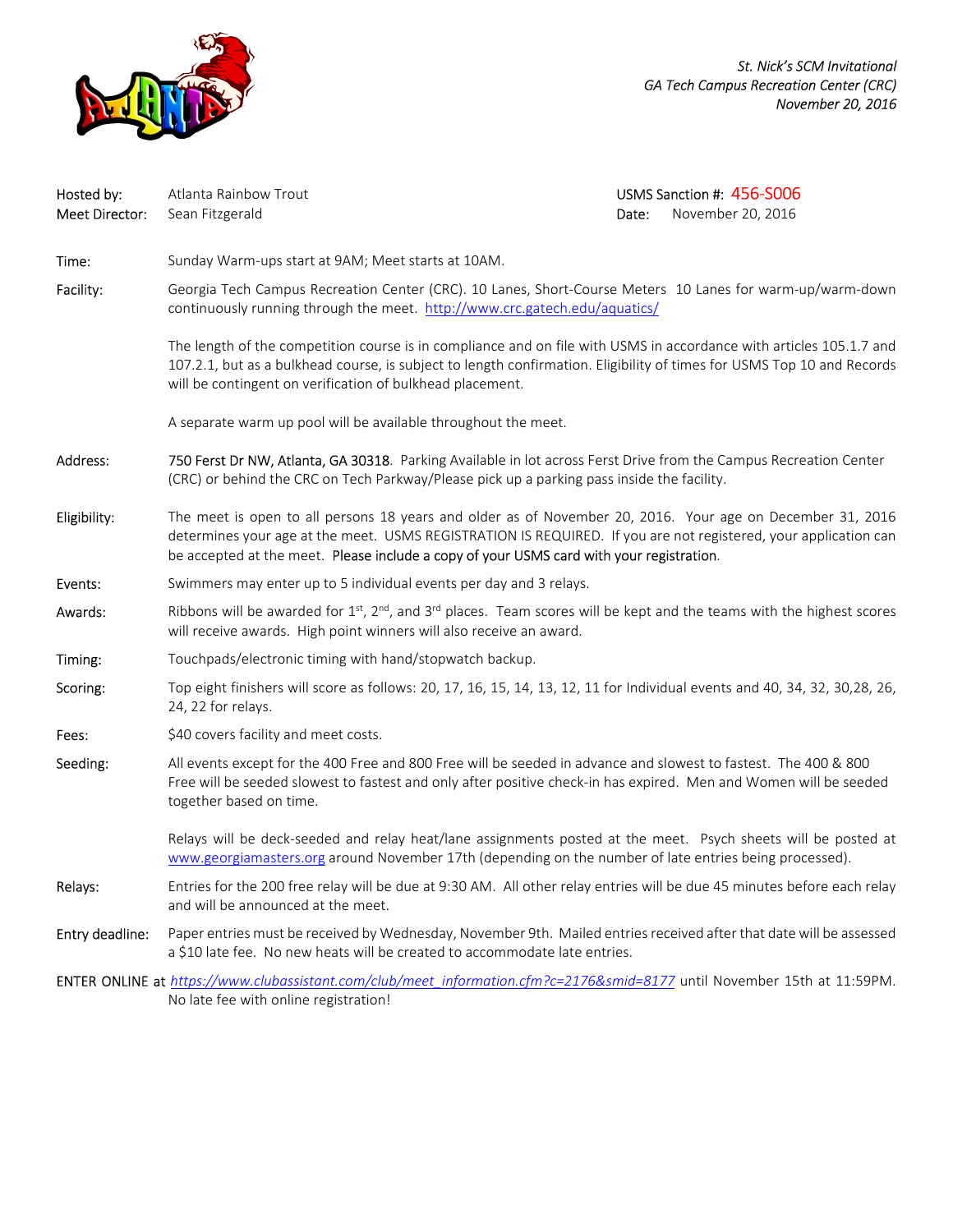

### Include a copy of your USMS Card!

| Last Name:     |                |        | .<br>First Name:                  | Middle Initial: |
|----------------|----------------|--------|-----------------------------------|-----------------|
|                |                |        |                                   |                 |
|                |                |        |                                   |                 |
| Date of birth: |                | USMS#: | Team/Club Affiliation (NOT GAJA): |                 |
|                |                |        |                                   |                 |
|                |                |        |                                   |                 |
| Gender:        | Email address: |        |                                   |                 |
|                |                |        |                                   |                 |
|                |                |        |                                   |                 |

Circle the event number and provide your best Short-Course Meter (25M) time for each event you plan to enter. No deck entries will be accepted for Individual events. Maximum of 5 individual events per day. *400 & 800 Free limited to the first 30 entries.* 

| Warm ups 10 AM; Meet Starts 11AM |                           |                 |    |                        |                 |  |  |
|----------------------------------|---------------------------|-----------------|----|------------------------|-----------------|--|--|
| $\pmb{\sharp}$                   | <b>EVENT</b>              | Time (00:00:00) | #  | <b>EVENT</b>           | Time (00:00:00) |  |  |
| 1                                | 800 Free                  |                 | 13 | 100 Back               |                 |  |  |
| $\overline{2}$                   | 400 IM                    |                 | 14 | 50 Fly                 |                 |  |  |
| 3                                | Women 200 Free Relay      |                 | 15 | 200 Free               |                 |  |  |
| 4                                | Men 200 Free Relay        |                 | 16 | 100 Breast             |                 |  |  |
| 5                                | Mixed 200 Free Relay      |                 | 17 | 200 Fly                |                 |  |  |
| 6                                | 50 Breast                 |                 | 18 | 50 Free                |                 |  |  |
| 7                                | 100 Free                  |                 | 19 | 200 Back               |                 |  |  |
| 8                                | 100 Fly                   |                 | 20 | 100 IM                 |                 |  |  |
| 9                                | 50 Back                   |                 | 21 | Women 200 Medley Relay |                 |  |  |
| 10                               | 200 Breaststroke          |                 | 22 | Men 200 Medley Relay   |                 |  |  |
| 11                               | 200 IM                    |                 | 23 | Mixed 200 Medley Relay |                 |  |  |
| 12                               | Exhibition Reindeer Relay |                 | 24 | 400 Free               |                 |  |  |

## Payment Info:

Meet Entry Fee:

\$40.00

Make Checks Payable to: Atlanta Rainbow Trout Mail to: Sean Fitzgerald 847 Wildwood Rd NE, Atlanta, GA 30324

Paper Entry must be received by Wednesday, November 9th.

Online entry: https://www.clubassistant.com/club/meet\_information.cfm?c=2176&smid=8177

Questions? Email seanfit@gmail.com

Must sign USMS Liability Release on Back of Entry